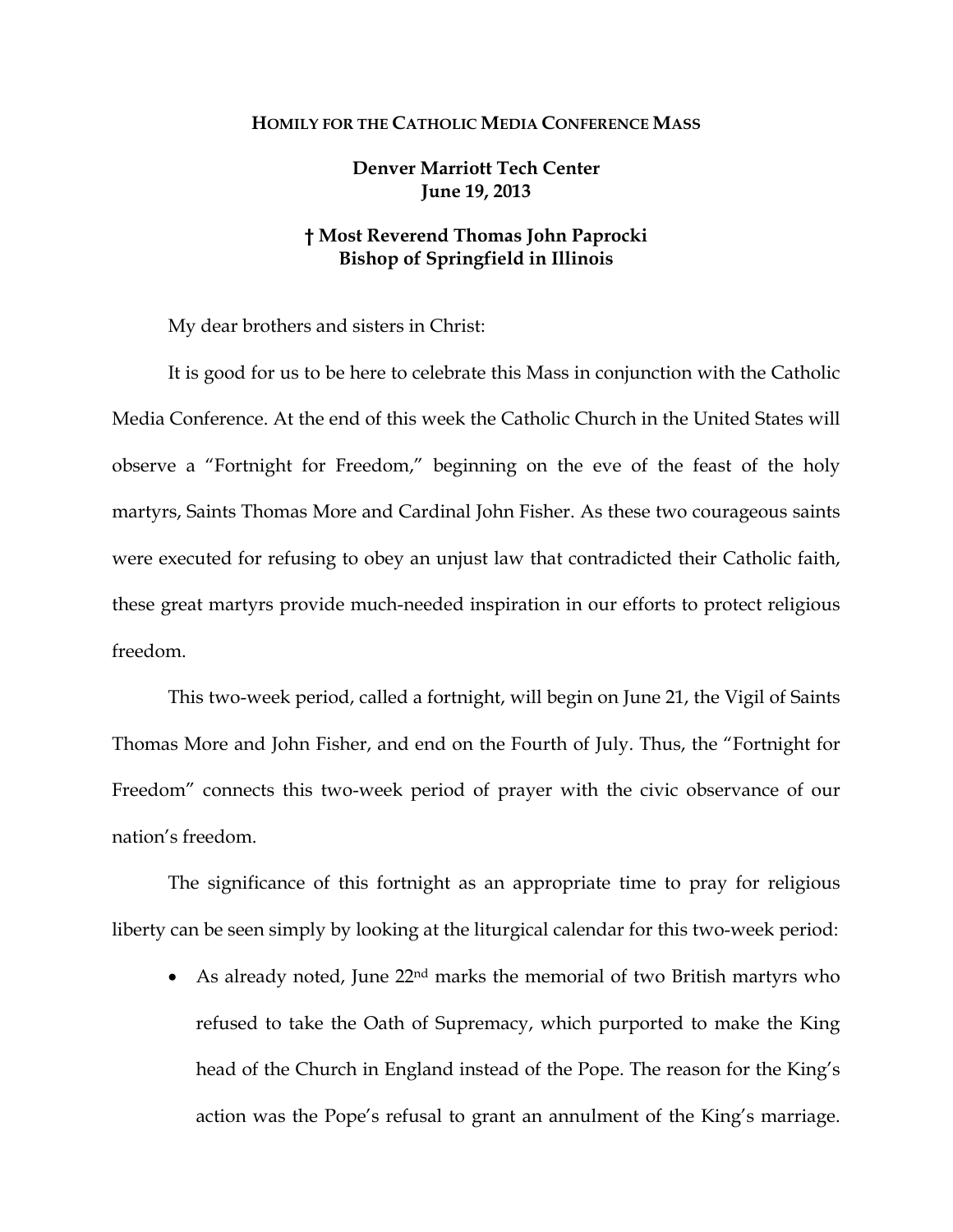When King Henry VIII decided to annul his marriage to Queen Catherine of Aragon, Bishop John Fisher appeared in court on her behalf, where he declared that, like John the Baptist, he was ready to die on behalf of the indissolubility of marriage. Sir Thomas More, who had resigned as the King's Chancellor, and Bishop John Fisher had remained faithful to the Church. For this they were both beheaded.

- June 24 is the Solemnity of the birth of St. John the Baptist, who was beheaded by King Herod for telling the King that it was wrong for him to have divorced his wife so he could marry his brother's wife (cf. Leviticus 18:16 and 20:21; Matthew 14:1-12; Mark 6:14-29; Luke 9:7-9).
- June 28 is the Memorial of St. Irenaeus, bishop and martyr, who gave his life defending the fullness of the Christian faith. His greatest work is "Against Heresies." As a bishop, he understood that he held a particular charism and responsibility to witness to the fullness of truth.
- June 29 is the Solemnity of Saints Peter and Paul, both of whom died as martyrs in Rome, during the persecution of the Emperor Nero, for their public witness of faith in Jesus Christ.
- June 30 is the memorial of the First Martyrs of the Church of Rome, honoring those many Christian who were tortured, crucified, and burned alive in 64 A.D. in Nero's gardens on the Vatican Hill.
- July 3 is the Feast of Saint Thomas the Apostle, who evangelized Syria, Persia and India. He also died as a martyr for the faith.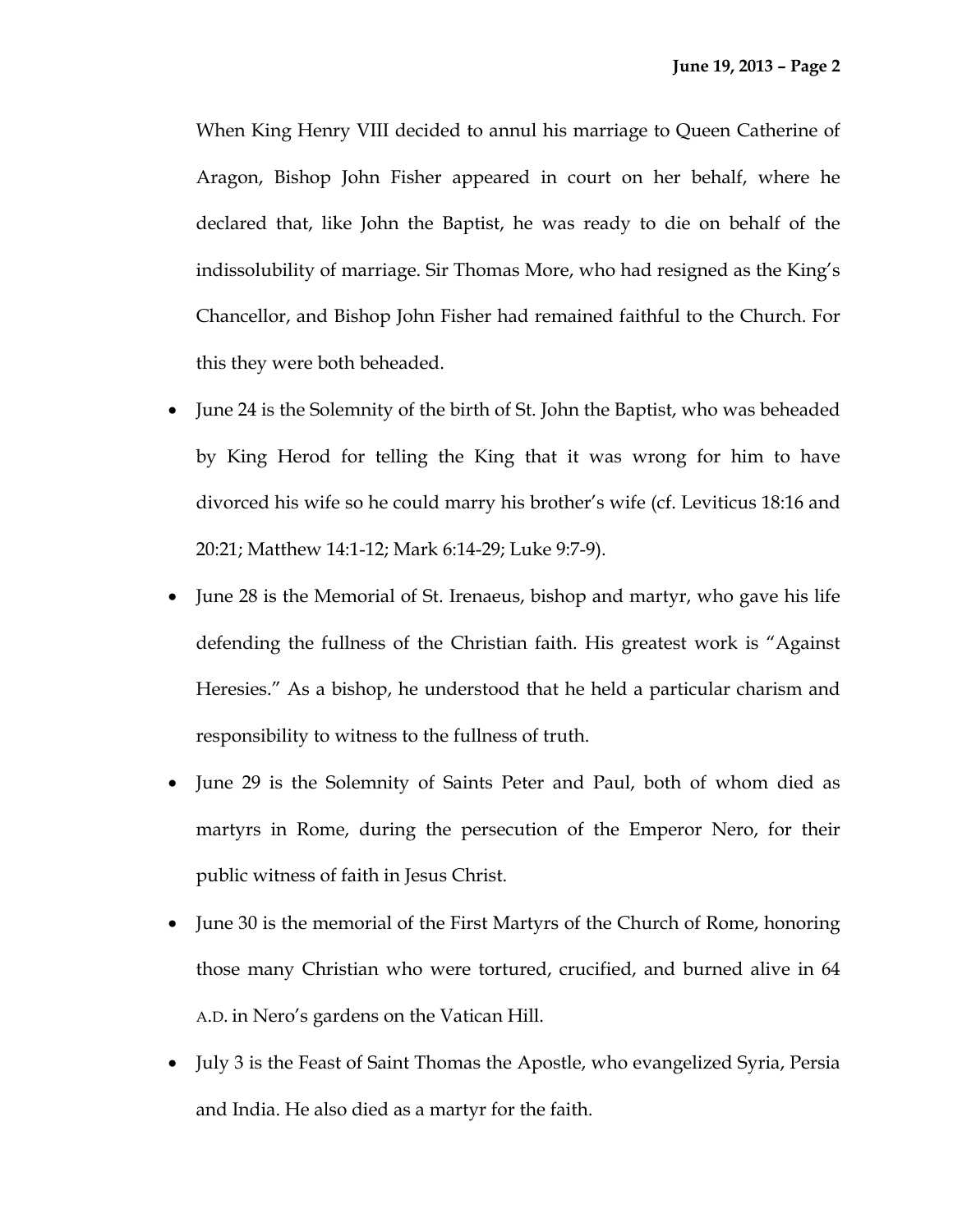- There are other saints' feast days during the fortnight who were not martyrs, but who nevertheless bore great witness to the Christian faith:
	- o June 21 is the Memorial of St. Aloysius Gonzaga, who cared for the sick during a plague until he contracted the disease and died from it himself. Technically this means that he was not a martyr, but he did give his life as a consequence of living out his Christian beliefs.
	- o June 26 is the Feast of St. Josemaría Escrivá, the Founder of Opus Dei, who taught that God calls us to lead a holy life in ordinary things, not just in church, but also in our work and our family and social life.
	- o June 27 is the Memorial of St. Cyril of Alexandria, bishop and doctor, who wrote treatises that clarified the doctrines of the Trinity and the Incarnation. By doing so, he helped prevent heresies from taking root in the Christian community. He was the most brilliant theologian of the Alexandrian tradition. His writings are characterized by accurate thinking, precise exposition, and great reasoning skills.

 All of these commemorations of courageous witnesses of faith will culminate on the Fourth of July, which of course is not an ecclesiastical holyday, but a civic holiday. Nevertheless, the *Roman Missal* for the United States does provide liturgical texts for Independence Day. The Collect for Independence Day will provide a very fitting culmination to our Fortnight for Freedom: "God of justice, Father of truth, who guide creation in wisdom and goodness to fulfillment in Christ your Son, open our hearts to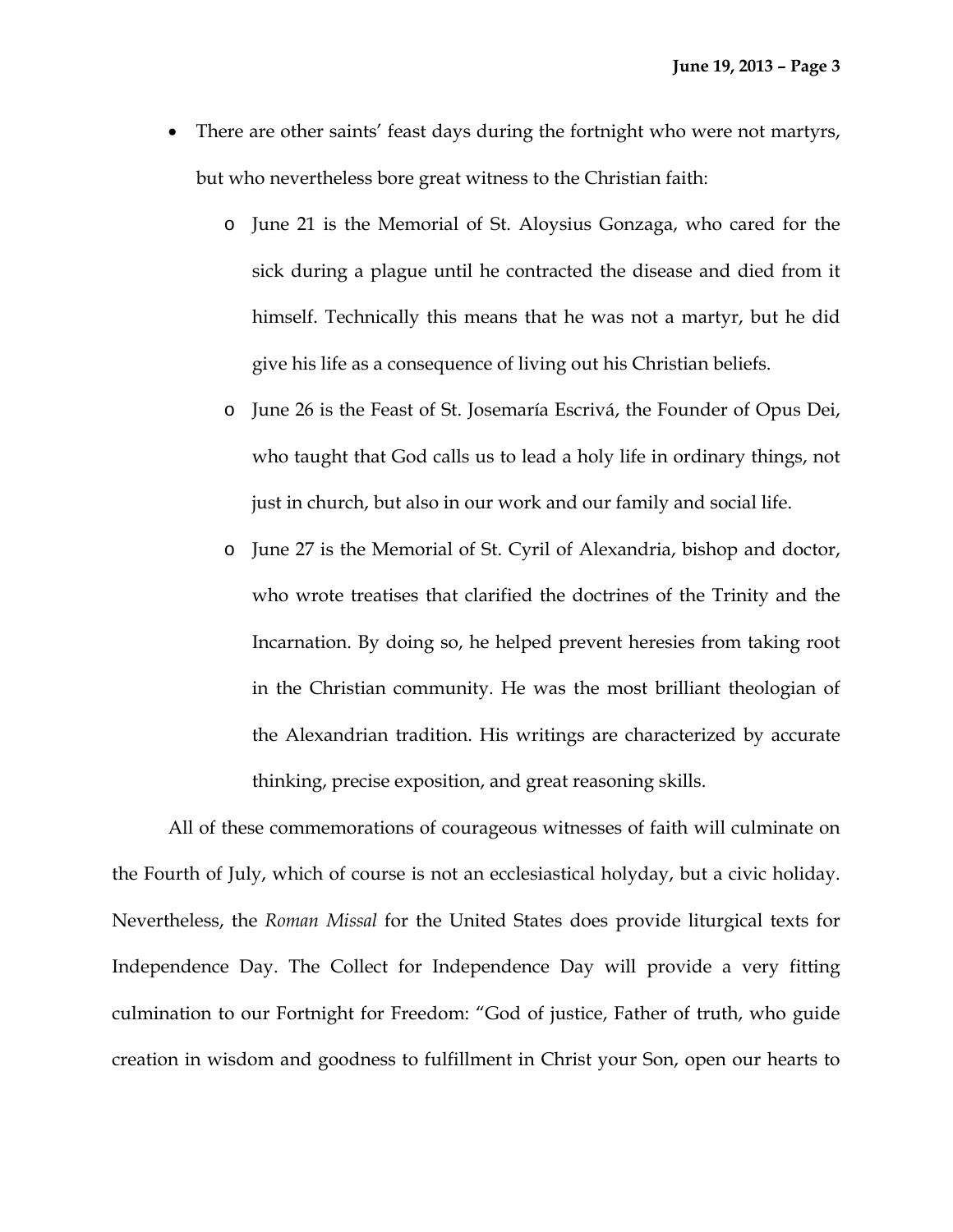the truth of his Gospel, that your peace may rule in our hearts and your justice guide our lives."

 This prayer helps to put this fortnight in its proper perspective, praying for justice, truth, wisdom, goodness and peace. The Fortnight for Freedom is not primarily about Bishops organizing public rallies, protests and demonstrations. However, that does not mean that the beneficial effects of our prayers should not go beyond the walls of our churches. Again, the new translation of the *Roman Missal* makes clear that the Communion we share in the Eucharist is to have an effect in our lives, as the dismissal at Mass proclaims, "Go in peace, glorifying the Lord by your life."

 Our late Holy Father, the great Blessed John Paul II, gave an extraordinary example of the connection between the Mass and the effect that our faith can have in the world. After his election as Pope in 1978, John Paul returned to his native Poland in June 1979 and celebrated an outdoor Mass in Warsaw, where more than a million people had come out to be with the Polish Pope. In Warsaw's Victory Square, Pope John Paul II gave what papal biographer George Weigel called the greatest sermon of John Paul's life. Why, the pope asked, had God lifted a Pole to the papacy? Perhaps it was because of how Poland had suffered for centuries, and through the 20th century had become "the land of a particularly responsible witness" to God. The people of Poland, he suggested, had been chosen for a great role, to understand, humbly but surely, that they were the repository of a special "witness of His cross and His resurrection." He asked then if the people of Poland accepted the obligations of such a role in history. In response, the crowd began chanting, "We want God! We want God!"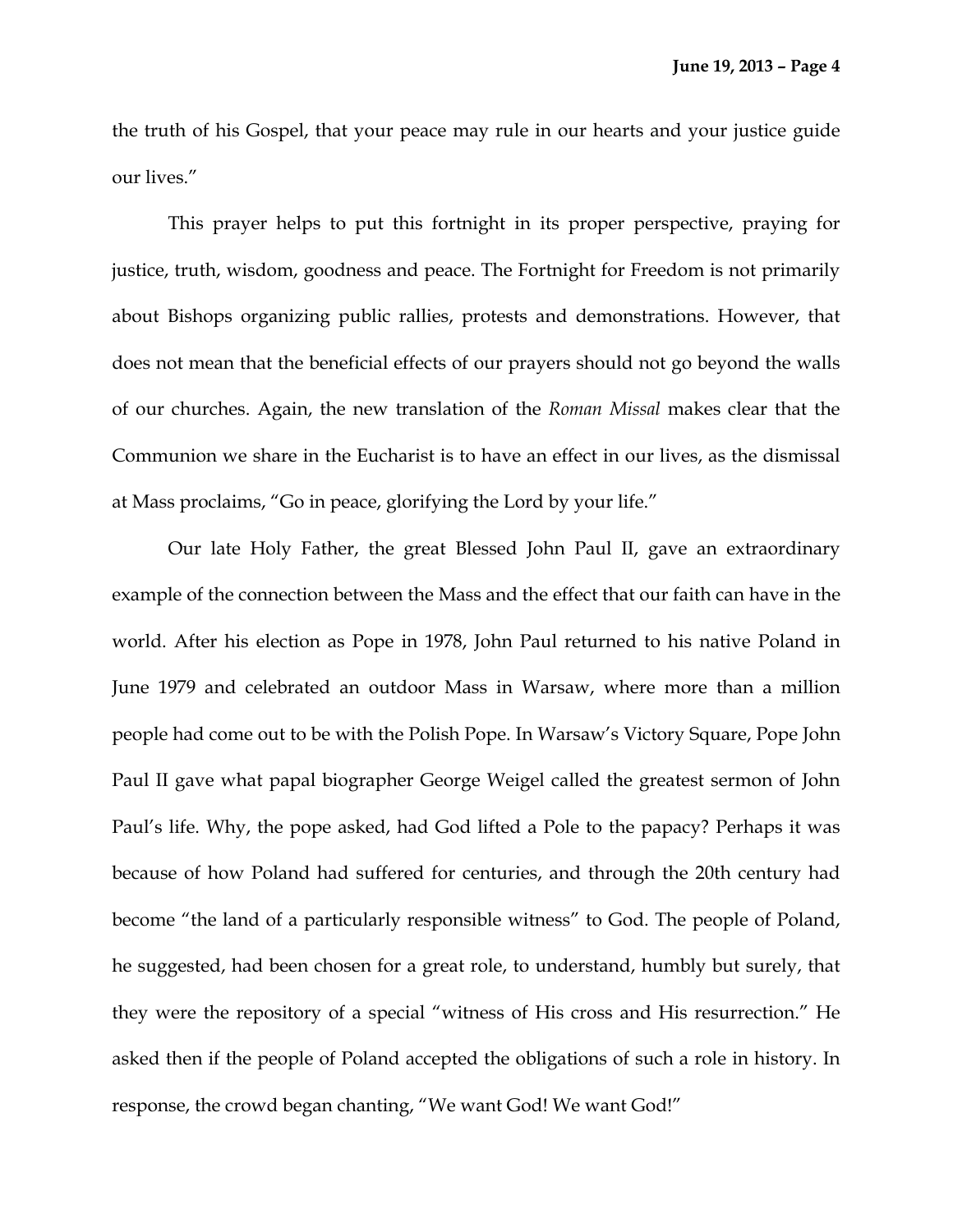After Warsaw, the Pope went to Krakow. A crowd of two million to three million people came for another outdoor Mass with the Pope. In his homily there, John Paul took on communism directly by focusing on communism's attempt to kill the religious heritage of a country that had for a thousand years believed in Christ. He said:

"Is it possible to dismiss Christ and everything which he brought into the annals of the human being? Of course it is possible. The human being is free. The human being can say to God, 'No.' The human being can say to Christ, 'No.' But the critical question is: Should he? And in the name of what 'should' he? With what argument, what reasoning, what value held by the will or the heart does one bring oneself, one's loved ones, one's countrymen and nation to reject, to say 'no' to Him with whom we have all lived for one thousand years? He who formed the basis of our identity and has Himself remained its basis ever since."

The Holy Father continued, "As a bishop does in the sacrament of Confirmation so do I today extend my hands in that apostolic gesture over all who are gathered here today, my compatriots. And so I speak for Christ himself: 'Receive the Holy Spirit!'

"I speak too for St. Paul: 'Do not quench the Spirit!'

"I speak again for St. Paul: 'Do not grieve the Spirit of God!'

"You must be strong, my brothers and sisters! You must be strong with the strength that faith gives! You must be strong with the strength of faith! You must be faithful! You need this strength today more than any other period of our history....

You must be strong with love, which is stronger than death. ... When we are strong with the Spirit of God, we are also strong with the faith of man. ... There is therefore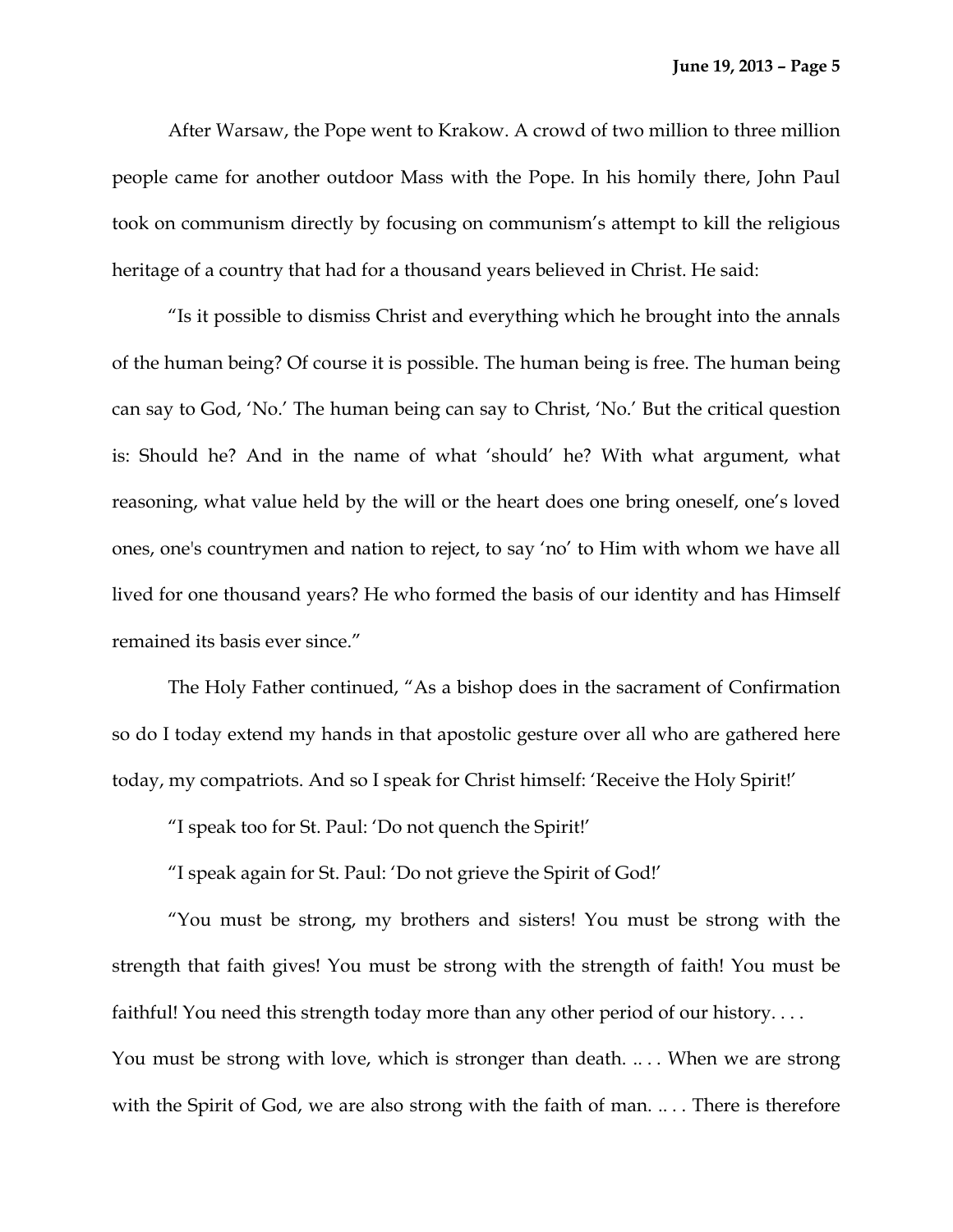no need to fear. .. . . So . . . I beg you: Never lose your trust, do not be defeated, do not be discouraged. . . . Always seek spiritual power from Him from whom countless generations of our fathers and mothers have found it. Never detach yourselves from Him. Never lose your spiritual freedom."

Pope John Paul II celebrated Mass and preached a homily about God, about freedom, about not giving in to discouragement, about staying strong. Then he went back to Rome, but the people went home changed by that Mass and that homily. After that Mass they would never be the same. Poland would never be the same. It was the beginning of the end of Soviet communism.

 When I became Bishop of Springfield three years ago, I had no idea that within a year the State of Illinois would force Catholic Charities out of foster care and adoption services because of our religious beliefs about marriage and family life. I did not expect that in my second year we would be back in court, this time seeking to prevent the federal government from imposing a mandate on us that is contrary to Catholic teaching. I would prefer not to have to fight these cases in court, but that is where we are and that is what we must do. My job as shepherd is to protect the flock, but we cannot and must not run away from this challenge. As St. Thomas More wrote, "You must not abandon the ship in a storm because you cannot control the winds…. What you cannot turn to good, you must at least make as little bad as you can."

 As we receive Christ into our hearts in this Eucharist, I give thanks for the graces that Almighty God has granted to our Catholic Media and I am confident that the Lord will provide for us in all of our needs. As Saint Thomas More wrote to his daughter